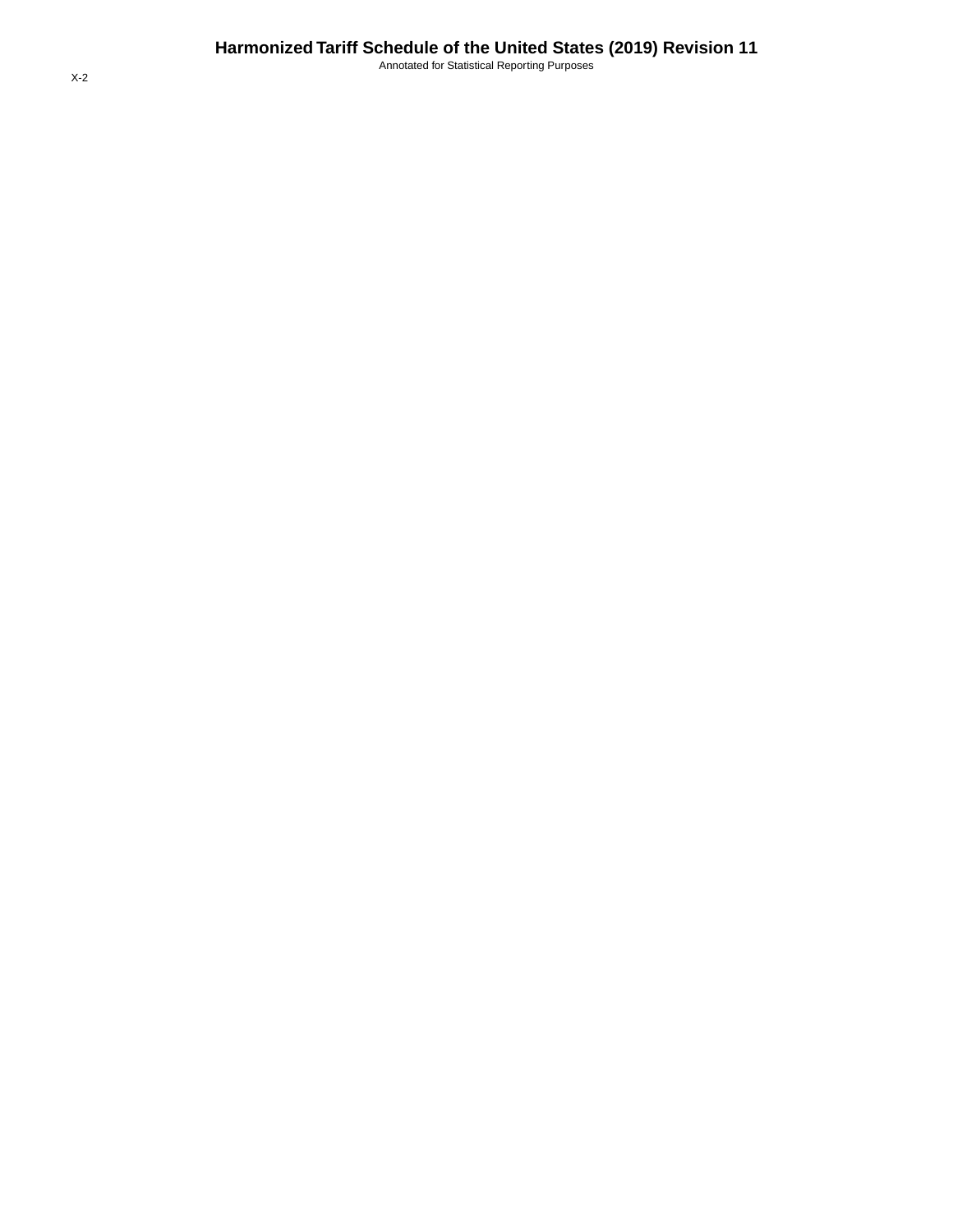Annotated for Statistical Reporting Purposes

# CHAPTER 47

### PULP OF WOOD OR OF OTHER FIBROUS CELLULOSIC MATERIAL; RECOVERED (WASTE AND SCRAP) PAPER OR PAPERBOARD

#### **Note**

X 47-1

1. For the purposes of heading 4702, the expression "chemical wood pulp, dissolving grades" means chemical woodpulp having by weight an insoluble fraction of 92 percent or more for soda or sulfate woodpulp or of 88 percent or more for sulfite woodpulp after one hour in a caustic soda solution containing 18 percent sodium hydroxide (NaOH) at 20°C, and for sulfite woodpulp an ash content that does not exceed 0.15 percent by weight.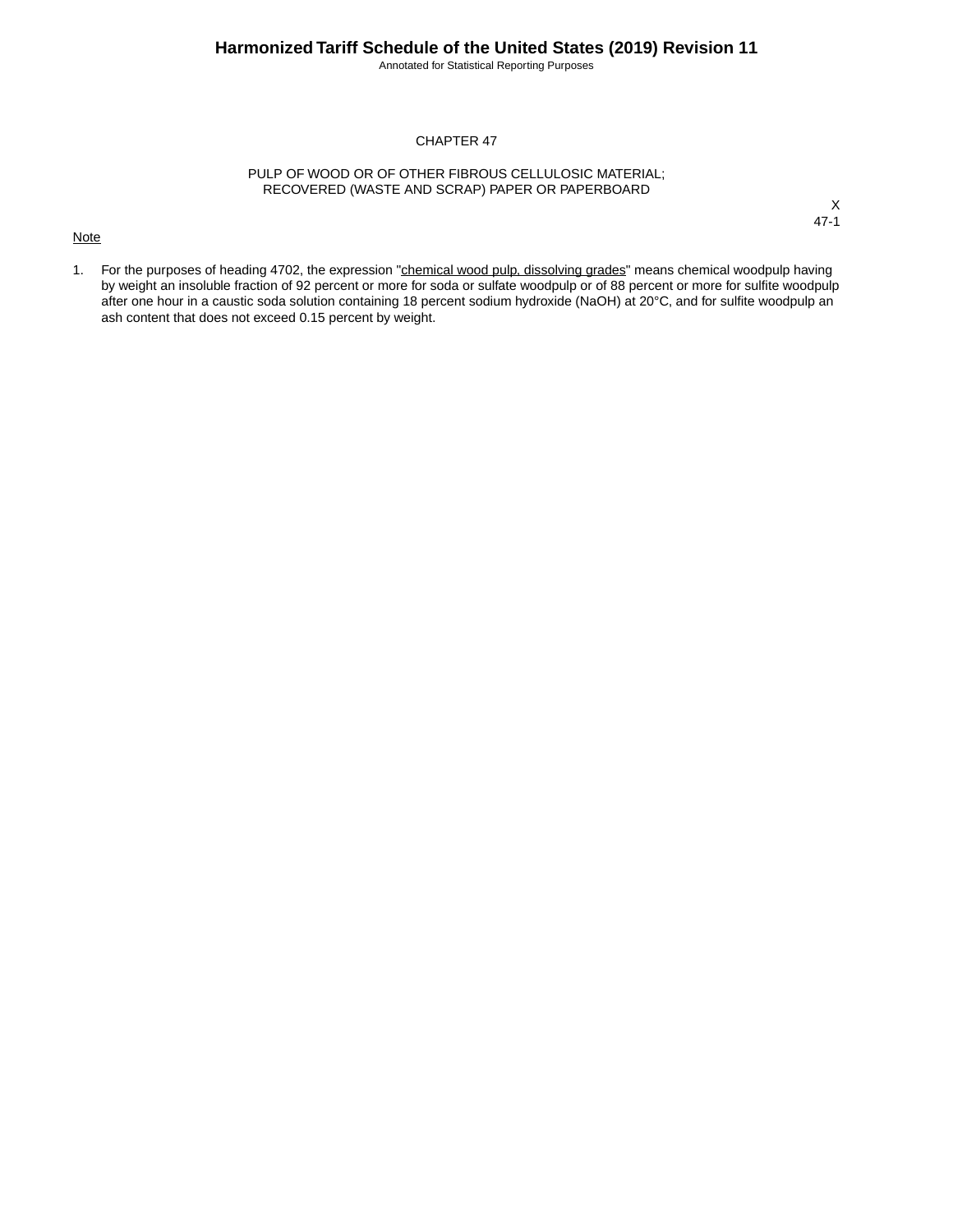# **Harmonized Tariff Schedule of the United States (2019) Revision 11**

Annotated for Statistical Reporting Purposes

| Heading/              | Stat.       |                                                                                                                          | Unit                     |                    | Rates of Duty |      |
|-----------------------|-------------|--------------------------------------------------------------------------------------------------------------------------|--------------------------|--------------------|---------------|------|
| Subheading            | Suf-<br>fix | <b>Article Description</b>                                                                                               | of<br>Quantity           | General            | Special       | 2    |
| 4701.00.00            |             |                                                                                                                          |                          |                    |               | Free |
| 4702.00.00            |             |                                                                                                                          |                          |                    |               | Free |
|                       | 20          |                                                                                                                          |                          |                    |               |      |
|                       | 40          |                                                                                                                          |                          |                    |               |      |
| 4703                  |             | Chemical woodpulp, soda or sulfate, other than dissolving                                                                |                          |                    |               |      |
|                       |             | grades:<br>Unbleached:                                                                                                   |                          |                    |               |      |
| 4703.11.00            | 00          |                                                                                                                          |                          |                    |               | Free |
| 4703.19.00 00         |             |                                                                                                                          |                          |                    |               | Free |
|                       |             | Semibleached or bleached:                                                                                                |                          |                    |               |      |
| 4703.21.00            |             |                                                                                                                          |                          |                    |               | Free |
|                       | 20          |                                                                                                                          |                          |                    |               |      |
|                       | 40          |                                                                                                                          |                          |                    |               |      |
| 4703.29.00            | 20          |                                                                                                                          |                          | Free <sup>1/</sup> |               | Free |
|                       | 40          |                                                                                                                          |                          |                    |               |      |
| 4704                  |             | Chemical woodpulp, sulfite, other than dissolving grades:                                                                |                          |                    |               |      |
|                       |             | Unbleached:                                                                                                              |                          |                    |               |      |
| 4704.11.00 00         |             |                                                                                                                          |                          |                    |               | Free |
| 4704.19.00 00         |             |                                                                                                                          |                          |                    |               | Free |
|                       |             | Semibleached or bleached:                                                                                                |                          |                    |               |      |
| 4704.21.00 00         |             |                                                                                                                          |                          |                    |               | Free |
| 4704.29.00 00         |             |                                                                                                                          |                          |                    |               | Free |
|                       |             | 4705.00.00   00   Wood pulp obtained by a combination of mechanical and                                                  |                          |                    |               |      |
|                       |             |                                                                                                                          |                          |                    |               | Free |
| 4706                  |             | Pulps of fibers derived from recovered (waste and scrap) paper<br>or paperboard or of other fibrous cellulosic material: |                          |                    |               |      |
| 4706.10.00            | 00          |                                                                                                                          |                          |                    |               | Free |
| 4706.20.00 00         |             | Pulps of fibers derived from recovered (waste and scrap)                                                                 |                          |                    |               |      |
|                       |             |                                                                                                                          |                          |                    |               | Free |
| 4706.30.00            | 00          |                                                                                                                          |                          |                    |               | Free |
|                       |             | Other:                                                                                                                   |                          |                    |               |      |
| 4706.91.00 00         |             |                                                                                                                          |                          |                    |               | Free |
| 4706.92.01 00         |             |                                                                                                                          |                          |                    |               | Free |
| 4706.93.01            | 00          | Obtained by a combination of mechanical and chemical                                                                     |                          |                    |               |      |
|                       |             |                                                                                                                          | t adw Free <sup>1/</sup> |                    |               | Free |
| 4707<br>4707.10.00 00 |             | Recovered (waste and scrap) paper and paperboard:<br>Unbleached kraft paper or paperboard or corrugated paper            |                          |                    |               |      |
|                       |             |                                                                                                                          |                          |                    |               | Free |
| 4707.20.00            |             | Other paper or paperboard, made mainly of bleached                                                                       |                          |                    |               |      |
|                       |             |                                                                                                                          |                          |                    |               | Free |
|                       | 20          |                                                                                                                          |                          |                    |               |      |
|                       | 40          |                                                                                                                          |                          |                    |               |      |
| 4707.30.00            |             | Paper or paperboard made mainly of mechanical pulp (for<br>example, newspapers, journals and similar printed             |                          |                    |               |      |
|                       |             |                                                                                                                          |                          |                    |               | Free |
|                       | 20          |                                                                                                                          |                          |                    |               |      |
|                       | 40          |                                                                                                                          |                          |                    |               |      |
| 4707.90.00            | 00          |                                                                                                                          |                          |                    |               | Free |
|                       |             |                                                                                                                          |                          |                    |               |      |
|                       |             |                                                                                                                          |                          |                    |               |      |
|                       |             |                                                                                                                          |                          |                    |               |      |
|                       |             |                                                                                                                          |                          |                    |               |      |

X 47-2